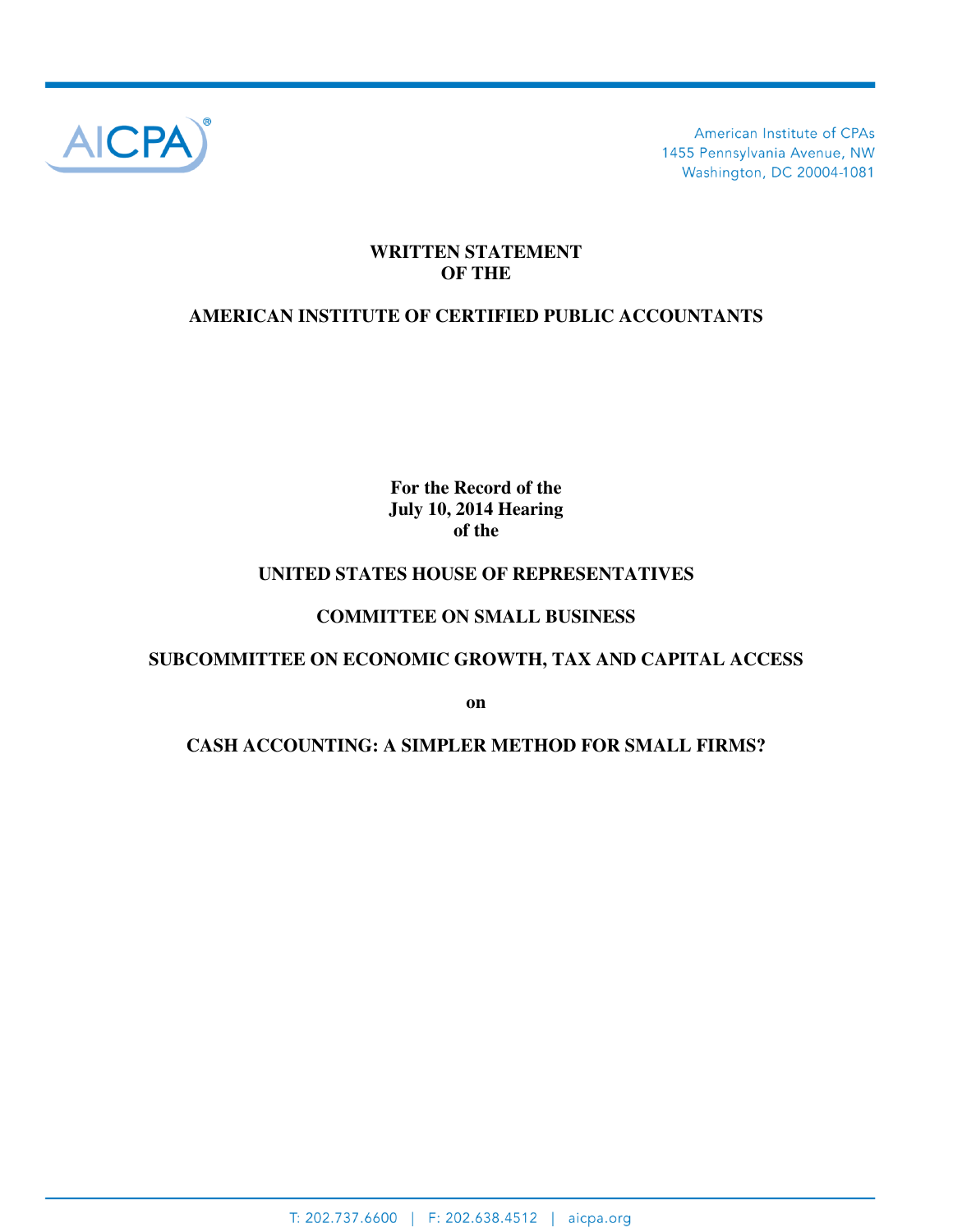### **AMERICAN INSTITUTE OF CERTIFIED PUBLIC ACCOUNTANTS**

### **WRITTEN STATEMENT For the Record of the July 10, 2014 Hearing of the**

## **UNITED STATES HOUSE of REPRESENTATIVES COMMITTEE ON SMALL BUSINESS SUBCOMMITTEE ON ECONOMIC GROWTH, TAX AND CAPITAL ACCESS on CASH ACCOUNTING: A SIMPLER METHOD FOR SMALL FIRMS?**

#### **Introduction**

The AICPA commends Chairman Rice, Ranking Member Chu, and the Subcommittee on Economic Growth, Tax and Capital Access for examining cash accounting, its utilization by small businesses, and whether the current policies should be changed to allow small firms more flexibility in choice of accounting methods.

We wholly support the expansion of the number of taxpayers that may use the cash method of accounting. The cash method of accounting is simpler in application, has fewer compliance costs, and does not require taxpayers to pay tax before receiving the income being taxed. For these same reasons, we are extremely concerned with, and oppose, any limitations on the use of the cash method for small and service businesses, including those businesses whose income is taxed directly on their owners' individual returns, such as S corporations and partnerships. Requiring these businesses to switch to the accrual method upon reaching a gross receipts threshold would unnecessarily discourage small business growth.

The AICPA is the world's largest member association representing the accounting profession, with more than 394,000 members in 128 countries and a 125-year heritage of serving the public interest. Our members advise clients on Federal, state and international tax matters and prepare income and other tax returns for millions of Americans. Our members provide services to individuals, not-forprofit organizations, small and medium-sized businesses, as well as America's largest businesses.

#### **Background**

#### *1. General Rules*

In general, a taxpayer may use any method of accounting that clearly reflects income (including the cash method) unless the taxpayer is required by the Internal Revenue Code or Income Tax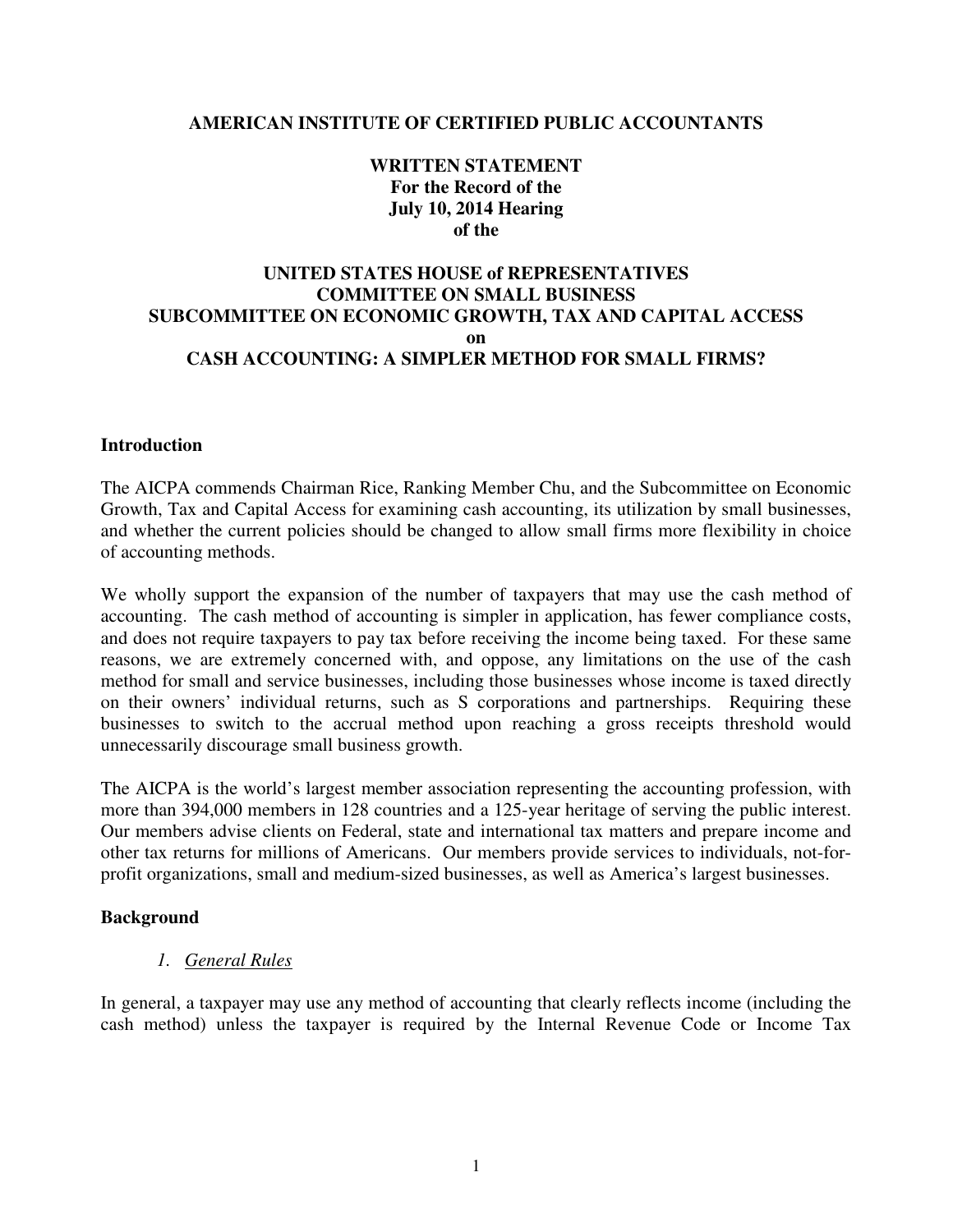Regulations to use a specific method of accounting (e.g., the accrual method of accounting, the percentage of completion method for long-term contracts, etc.).<sup>1</sup>

For example, the following taxpayers are generally permitted to use the cash method of accounting:

- 1. Sole proprietors; $<sup>2</sup>$ </sup>
- 2. Pass-through entities (e.g., partnerships and S corporations); $3$
- 3. Entities that engage in a farming business; $<sup>4</sup>$ </sup>
- 4. Entities that primarily perform services by their owners;<sup>5</sup> and
- 5. Entities that satisfy a \$5 million gross receipts test (and do not maintain inventory).<sup>6</sup>

Currently, the Internal Revenue Code and Income Tax Regulations require certain taxpayers to adopt a specific method of accounting (e.g., the accrual method of accounting, the percentage of completion method for long-term contracts, etc.). For example, C corporations (as well as partnerships that have a C corporation as a partner) and tax shelters are not allowed to use the cash method of accounting (subject to exceptions), $^7$  and a taxpayer must also generally use the accrual method of accounting if the taxpayer purchases, produces, or sells merchandise.<sup>8</sup>

On the other hand, the Internal Revenue Service (IRS), by administrative action, has allowed certain "small" taxpayers (e.g., qualifying taxpayers<sup>9</sup> and qualifying small business taxpayers<sup>10</sup>) to use the cash method even if inventories are maintained.

In other words, most types of entities (e.g., sole proprietorships, partnerships, and S corporations) may use the cash basis method of accounting regardless of whether they maintain inventory, if they have average annual gross receipts of less than \$10 million. As mentioned above, this threshold is lowered to \$5 million for C corporations.

In general, a taxpayer who changes its accounting method (e.g., from the cash method to the accrual method) is required to compute an adjustment (section 481(a) adjustment) to prevent items of income or expense from being duplicated or entirely omitted from the taxpayer's taxable income. If the accounting method change is made with the permission of the Commissioner and results in a

l

<sup>&</sup>lt;sup>1</sup> See section 446(c).

 $2$  See section 446(c).

 $3$  See section 446(c).

<sup>4</sup> See limitation, however, under section 447.

 $5$  See section 448(b).

 $6$  See section 448(b)(3).

<sup>&</sup>lt;sup>7</sup> See section 448(a) and 448(b)(3).

 $8$  See Treas. Reg. § 1.446-1(c)(2)(i).

<sup>&</sup>lt;sup>9</sup> According to Rev. Proc. 2001-10, a qualifying taxpayer is an entity with average annual gross receipts for each prior tax year ending on or after December 17, 1998, of \$1 million or less.

 $10$  According to Rev. Proc. 2002-28, a qualifying small business taxpayer is an entity with average annual gross receipts for each prior tax year ending on or after December 31, 2000, of more than \$1 million but not more than \$10 million, and is not otherwise prohibited from using the cash method under section 448(a).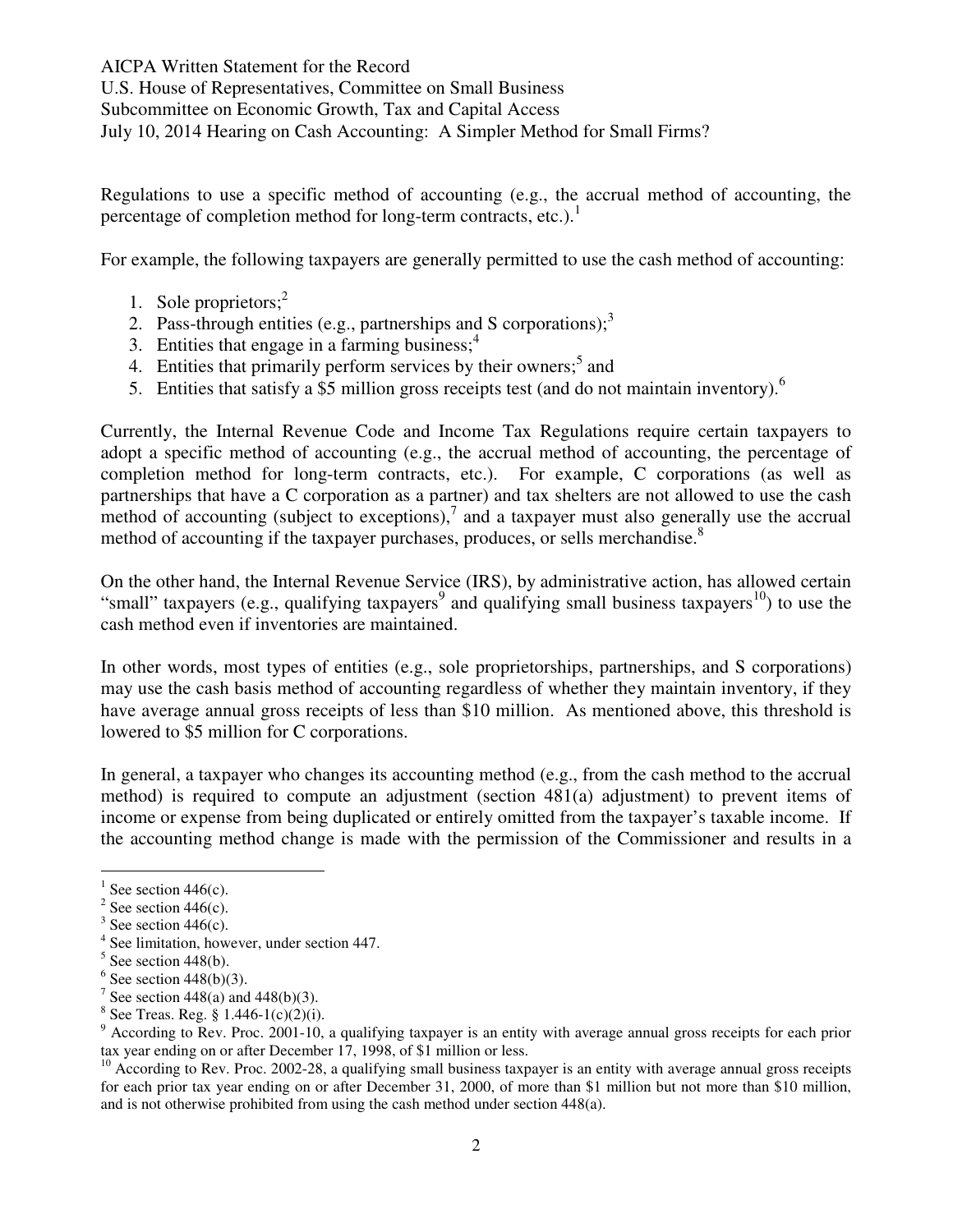positive section 481(a) adjustment (increase in income), the adjustment is included in taxable income ratably over four taxable years. Whereas, a negative section 481(a) adjustment (decrease in income) is taken into account entirely in the year of change. $11$ 

## *2. Recent Proposals*

On February 21, 2014, House Ways and Means Committee Chairman Dave Camp released the Tax Reform Act of 2014, which provides that the cash method of accounting is available for natural persons (in other words, "individuals") and any other taxpayer who meets the gross receipts test and is otherwise eligible to use the cash method. Under the proposal, a taxpayer would satisfy the gross receipts test if the taxpayer's average annual gross receipts for a three taxable-year period are \$10 million or less. The proposal effectively would require certain pass-through entities (e.g., partnerships and S corporations) and personal service corporations with average annual gross receipts in excess of \$10 million to use the accrual method of accounting. The proposal also would provide that a positive section 481(a) adjustment from an accounting change from the cash method to the accrual method is accounted over a four-year stepped period within eight years.

On November 21, 2013, the former Senate Finance Committee Chairman Max Baucus released the 2013 Cost Recovery and Accounting Staff Discussion Legislative Language, which provides that the cash method of accounting is only available by taxpayers who meet the gross receipts test and are otherwise eligible to use the cash method. Under the proposal, a taxpayer would satisfy the gross receipts test if the taxpayer's average annual gross receipts for a three taxable-year period are \$10 million or less. The proposal effectively would require certain individuals, farmers, passthrough entities (e.g., partnerships and S corporations), and personal service corporations with average annual gross receipts in excess of \$10 million to use the accrual method of accounting. However, the proposal would permit a taxpayer to use the cash basis method of accounting, if the gross receipts threshold is satisfied, regardless of whether it maintains inventory.

In summary, if enacted, these proposals would both expand and limit the availability of the cash method of accounting for small businesses by increasing the gross receipts threshold from \$5 to \$10 million and requiring pass-through entities and personal service corporations with average annual gross receipts in excess of \$10 million to use the accrual method of accounting.

## **Analysis**

 $\overline{a}$ 

# *Increased burden in adopting the accrual method of accounting*

The AICPA believes that requiring small and service businesses, including those businesses whose income is taxed directly on their owners' individual returns, such as S corporations and partnerships, to adopt and use the accrual method of accounting imposes complexities and increases burden.

<sup>&</sup>lt;sup>11</sup> See Section 481(a); Rev. Proc. 97-27, 1997-1 C.B. 680.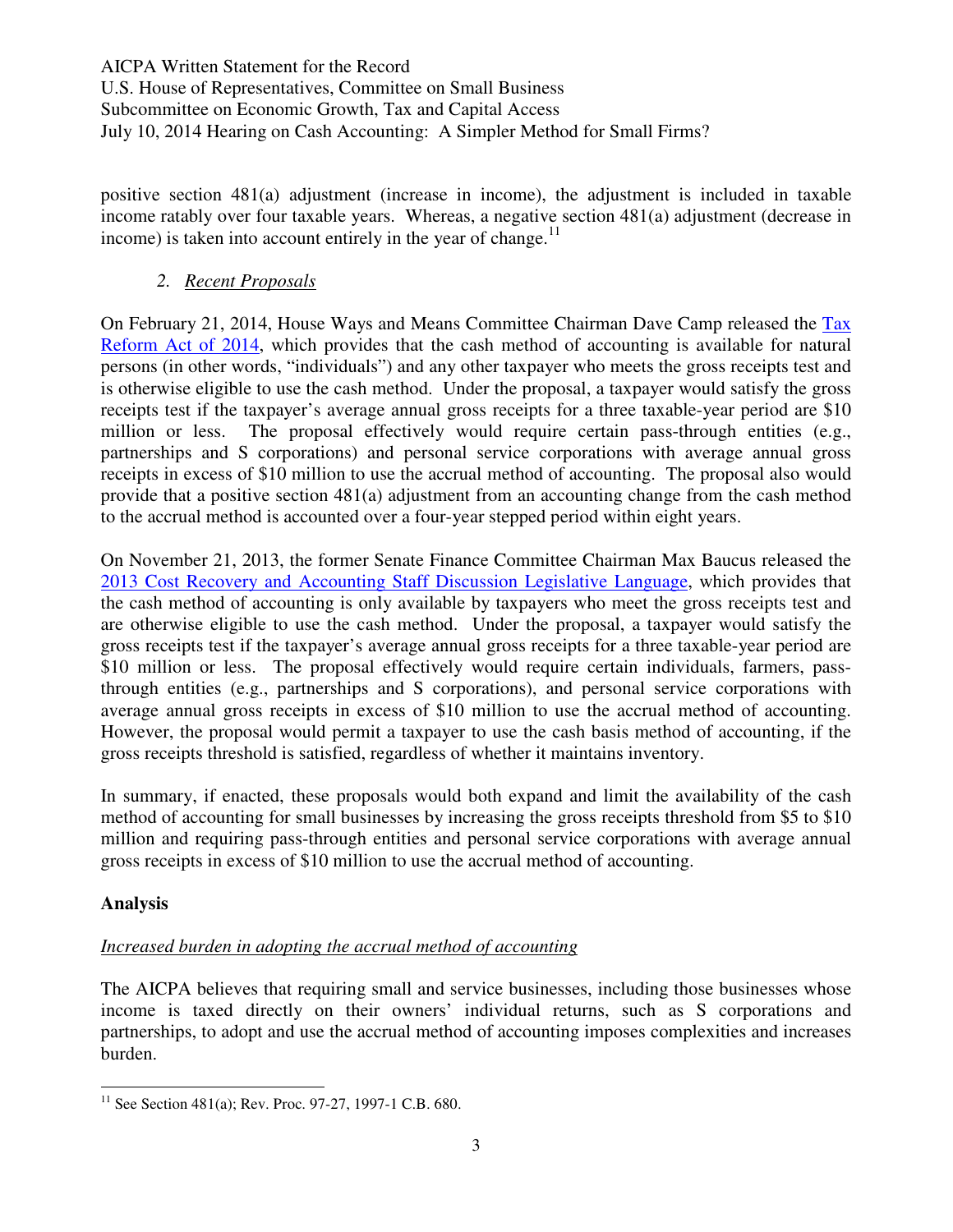Under the cash method, income is recognized when it is actually or constructively received, and expenses are recorded when paid. These are straightforward and easily applied tests. Therefore, determining taxable income using the cash method is much simpler in application. Thus, many small businesses, including the service industry, prefer using the cash method of accounting.

Under the accrual method, income is recognized when the right to receive the income is fixed and the amount is determinable with reasonable accuracy,<sup>12</sup> and expenses are deductible when they are fixed, determinable, and economically performed<sup>13</sup> (e.g., the "all-events test"). These tests require analysis that is more complex than under the cash method. For example, under the accrual method, a taxpayer must determine the fact and amount of liability and determine if the property or service to which the accrual relates is actually provided or used. Therefore, determining taxable income under the accrual method is far more difficult in application, resulting in increases in the cost of compliance compared with the cash method. Thus, many small businesses oppose any requirement that the accrual method of accounting be used.

Given that the cash method remains a far simpler method of accounting, the AICPA believes that simplicity justifies its continued use by non-natural persons (e.g., pass-through entities and personal service corporations), regardless of their gross receipts.

### *Discouraging business growth*

The AICPA believes that limiting the use of the cash method of accounting by businesses (e.g., sole proprietors, farmers, and pass-through entities) would discourage their natural business growth.

Every business hopes to grow. Businesses may grow organically, or by combining with similar businesses. As a result, although many businesses start out as a sole proprietorship, most eventually convert to a pass-through entity (e.g., general partnerships, limited liability partnerships, limited liability companies, and S corporations) to join forces and expand their operations.

Under Chairman Camp's proposal, many pass-through entities would need to change to the accrual method of accounting once their average annual gross receipts exceeded a \$10 million threshold, inhibiting both organic growth and growth through combination. For example, assume a sole proprietor is currently operating a successful business with more than \$10 million of gross receipts. If the sole proprietor rewards an employee by making the employee a partner in the business, the business is no longer operating as a natural person (sole proprietor) and therefore, would be ineligible to continue to use the cash basis method of accounting – providing a disincentive to expand the business.

 $\overline{a}$ 

 $12$  See section 451.

 $13$  See section 461.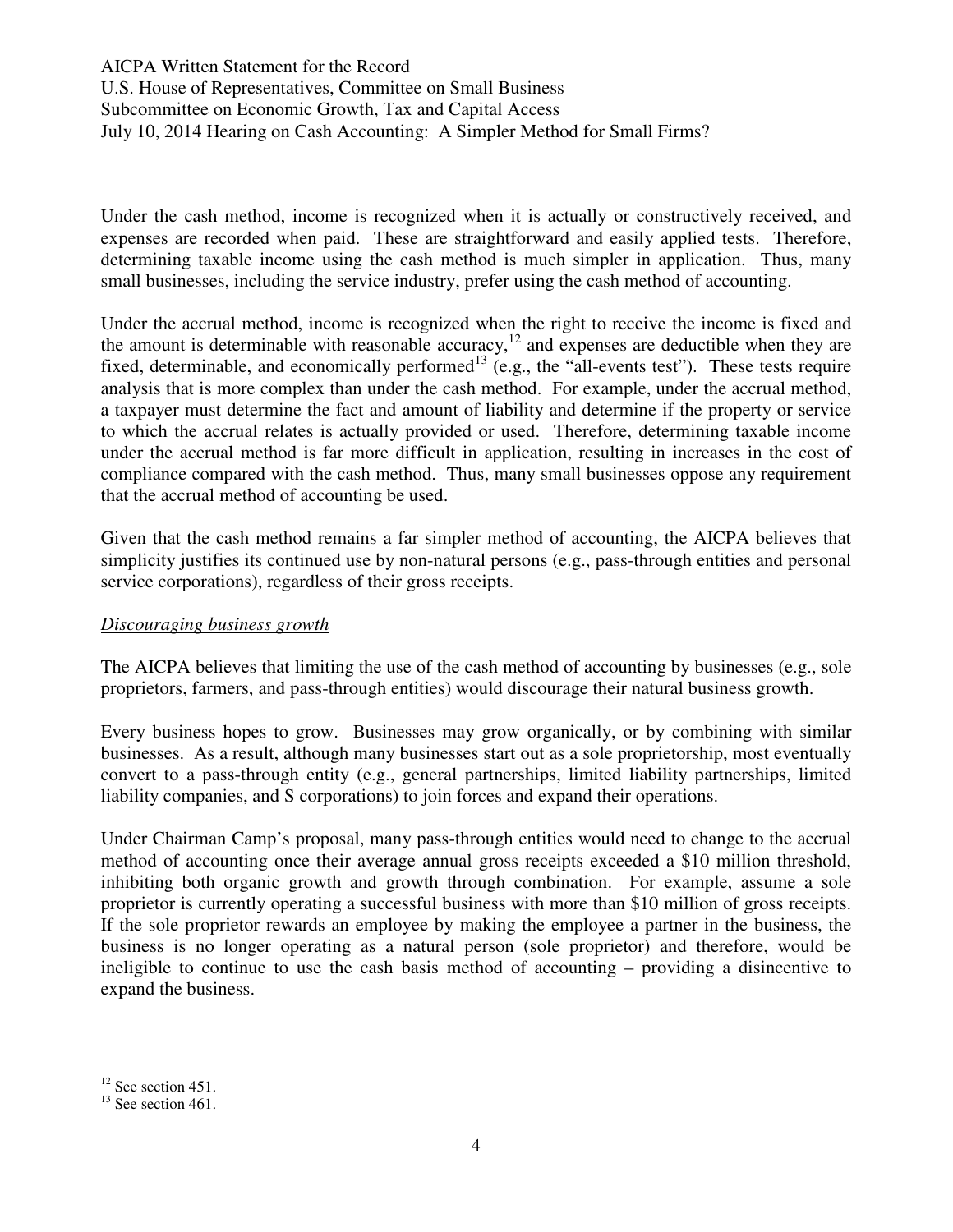Similarly, if two firms (each with \$5.5 million gross receipts) intend to combine to share resources and expertise and better serve their clients, the combined firm would exceed the proposed threshold and be subject to the mandatory use of the accrual method of accounting – again, creating a disincentive to gain efficiencies through combination. In other words, a business's inability to use the cash method of accounting would create an artificial obstacle to joint ventures or the joining of two or more owners or businesses.

In addition, limiting the use of the cash method of accounting would slow down (even stop) business growth. As noted above, requiring businesses to adopt the accrual method would increase the cost of compliance. This increase would force these businesses to stop hiring and planning for future expansions. In other words, instead of these businesses focusing on their growth (e.g., hiring more employees, expanding to new markets), they would be required to shift their resources to comply with the requirement.

Small businesses play a key role to the economic growth in the United States. According to the Small Business Administration, small businesses "accounted for 63 percent of the net new jobs created between 1993 and mid-2013 (or 14.3 million of the 22.9 million net new jobs)." The AICPA believes that small businesses need a sound tax policy and business environment that promotes simplicity and economic growth. The cash method of accounting provides simplification and allows small businesses to focus on their expansion and growth.

### *Financial burden on individual owners of service businesses*

The AICPA believes that limiting the use of the cash method of accounting for service businesses and pass-through businesses would impose an undue financial burden on their individual owners.

These businesses should not be required to use the accrual method of accounting. Such a requirement would accelerate the taxable income of many professional service firm owners (e.g., CPAs, attorneys, engineers), resulting in an increased tax liability on earnings they have not yet received. In order to pay this accelerated tax, some businesses would be forced to make cash distributions to their owners from other sources (e.g., new loans, reduction in workforce, slowing growth initiatives, etc.), potentially threatening their operations due to a tightening of cash flow. Other businesses would force their owners to deal with the financial burden regardless of the individuals' ability to pay.

Additionally, the acceleration of income may result in the only reason that a partner is taxed at a higher marginal tax rate. Under the current U.S. tax system, income is taxed at progressively higher rates.<sup>14</sup> For example, the top marginal rate of 39.6 percent applies to taxable income over \$400,000 for a partner filing as a single person. Thus, the acceleration of income of a partner could be taxed at the highest marginal rate that would otherwise be taxed at a lower rate (e.g., 35, 33, 28, 25, 15, or 10 percent). In addition to paying the highest tax rate, the partner could lose some of the benefit of

 $\overline{a}$ 

 $14$  IRS 2013 Form 1040 Instructions, page 101.